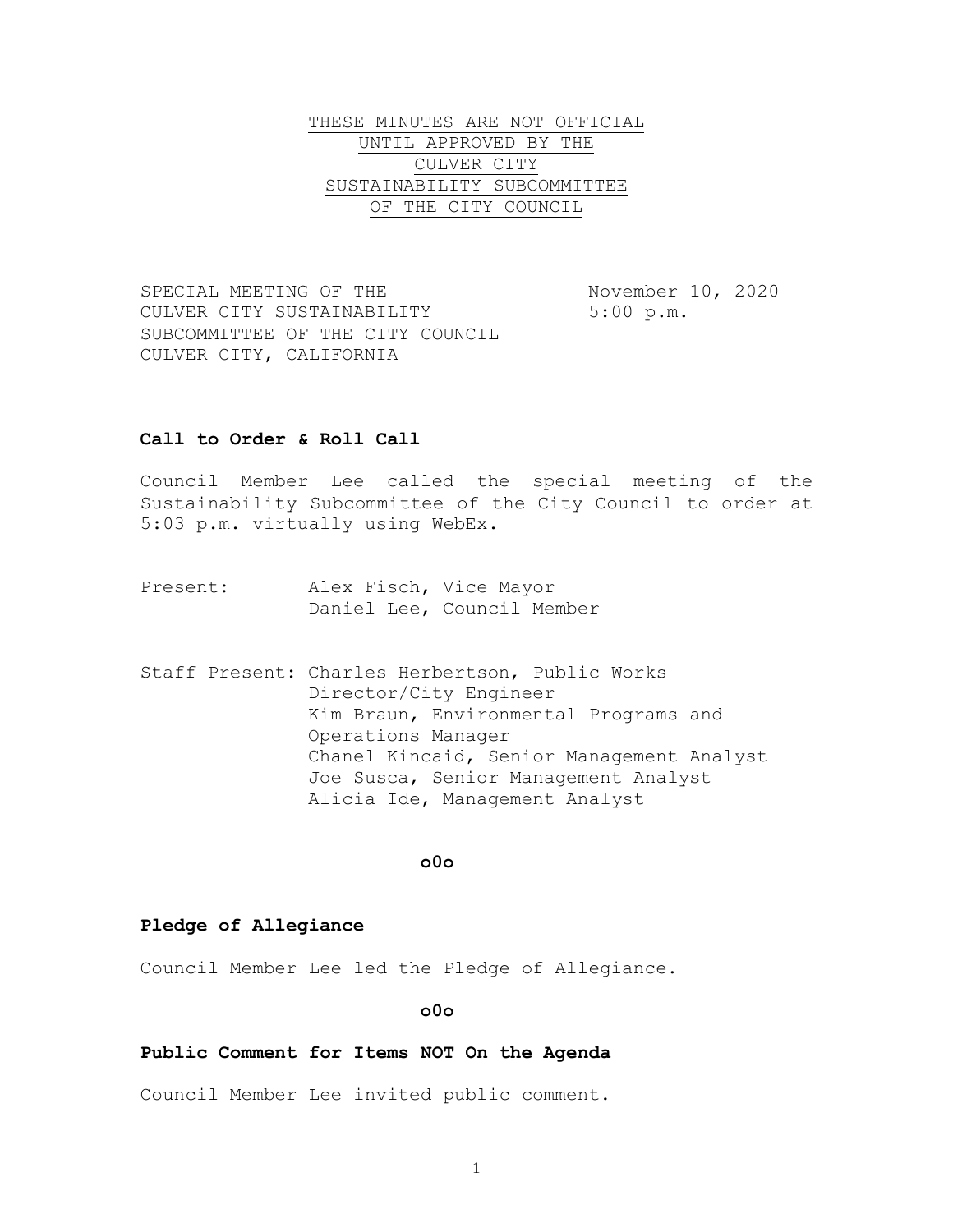The following member of the public addressed the Subcommittee:

Sandrine Cassidy reported renewal of her role as Environmental Sustainability Coordinator for the Culver City Unified School District (CCUSD); she was looking forward to continued collaboration with the City and the Subcommittee; discussed funding for her position; her role; facilitation of green action; activities; programs; school improvements; collaboration with other clubs and agencies; joint purchasing; completed projects; she announced that CCUSD had received the Green Ribbon Schools Award; and she encouraged those seeking additional information to visit ccusd.org/sustainability.

Council Member Lee encouraged Ms. Cassidy to reach out if additional opportunities to collaborate are available.

David Coles discussed a recent experience with Southern California Edison (SCE) where he was pressured to sign a document stating that he will increase his energy consumption to meet what is produced by the solar panel array on his home, and he asserted that people should be encouraged to consume less electricity, not more.

Discussion ensued between Mr. Coles, staff and Council Members regarding the Clean Power Alliance; billing through SCE; the goal of clean energy production; excess energy; the net energy metering program; system limitations for the program; program design for homeowners to only generate the energy that they use; communication with the Clean Power Alliance to lobby the California Public Utilities Commission to make changes to the net energy metering program terms and conditions; identifying renewable energy sources and extra capacity; technical challenges; ensuring that people select the correct size solar panel array; distributed energy resources; and a suggestion to invite a representative from the Clean Power Alliance to a future Sustainability Subcommittee meeting to present details and answer questions regarding the Net Energy Metering program.

Blake Hottle reported a similar experience with SCE.

Additional discussion ensued between staff and Council Members regarding whether homeowners are aware of the position of SCE to only have homeowners produce what they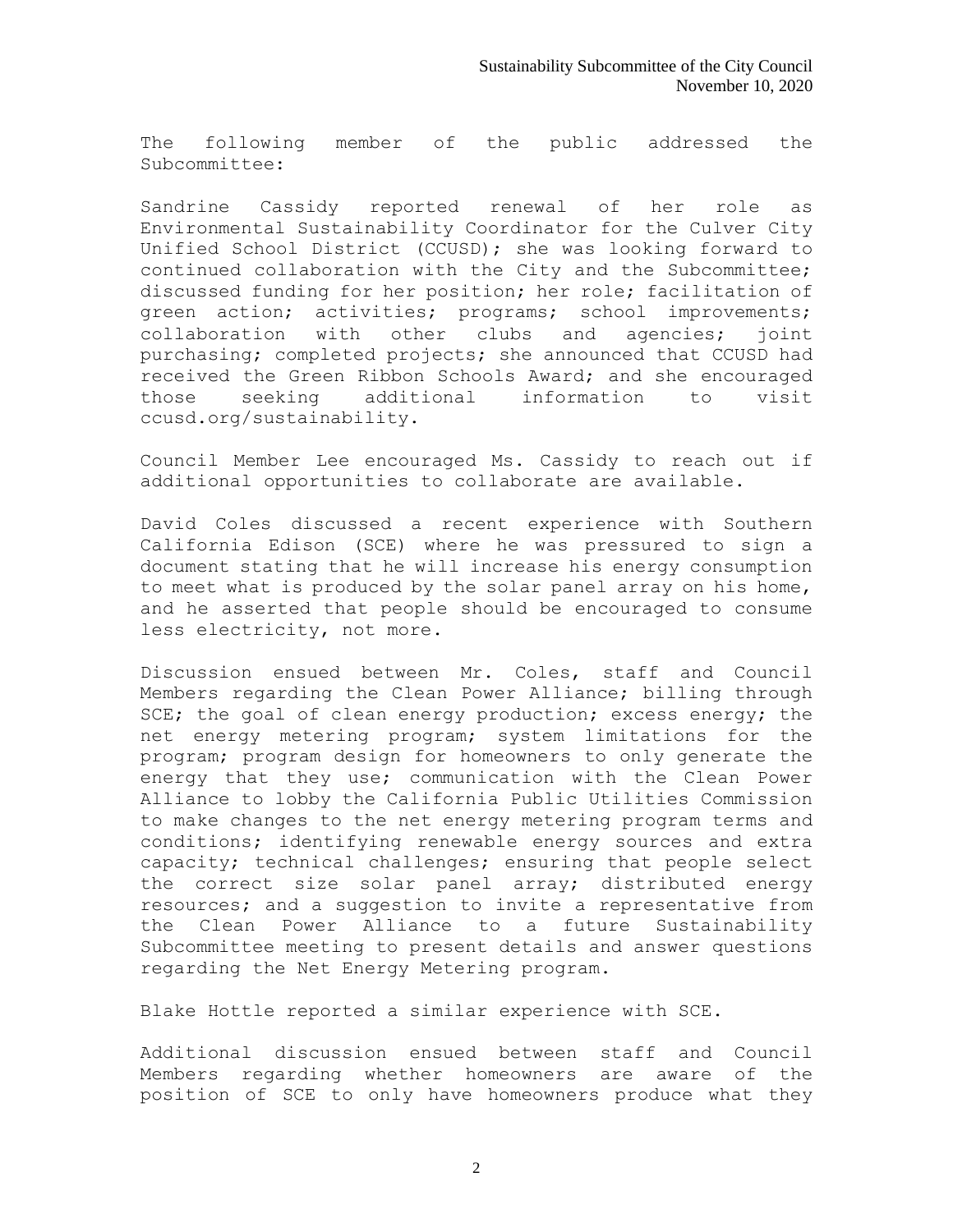Sustainability Subcommittee of the City Council November 10, 2020

need; those who think they are helping by providing excess energy; effective communication; and achieving program objectives.

**o0o**

**Consent Calendar**

Item C-1

# **Approval of Minutes for the October 7, 2019 Sustainability Subcommittee Meeting**

MOVED BY VICE MAYOR FISCH, SECONDED BY COUNCIL MEMBER LEE AND UNANIMOUSLY CARRIED, THAT THE SUSTAINABILITY SUBCOMMITTEE APPROVE MINUTES FOR THE MEETING OF OCTOBER 7, 2019.

**o0o**

## **Order of the Agenda**

Item A-2 was considered before Item A-1.

**o0o**

**Agenda Items**

Item A-2 (Out of Sequence)

## **Presentation by Staff of the Stormwater Quality Master Plan**

Kim Braun, Environmental Programs and Operations Manager, introduced the item; discussed meeting goals; projects currently underway; tools for the City; and planning for the future.

Jessica Cassman, Blue Ocean Civil, provided a presentation on the Stormwater Quality Master Plan (SWQMP); discussed goals; compliance; project opportunities; costs and cost effectiveness; dry wells; and she detailed projects at Culver City High School, Syd Kronenthal Park, Washington Boulevard, and Galvin and Northgate Street.

Dave Mercier, Michael Baker International, demonstrated the Decision Making Dashboard; discussed identifying priorities; the volume goal; types of BMPs proposed; reliance on regional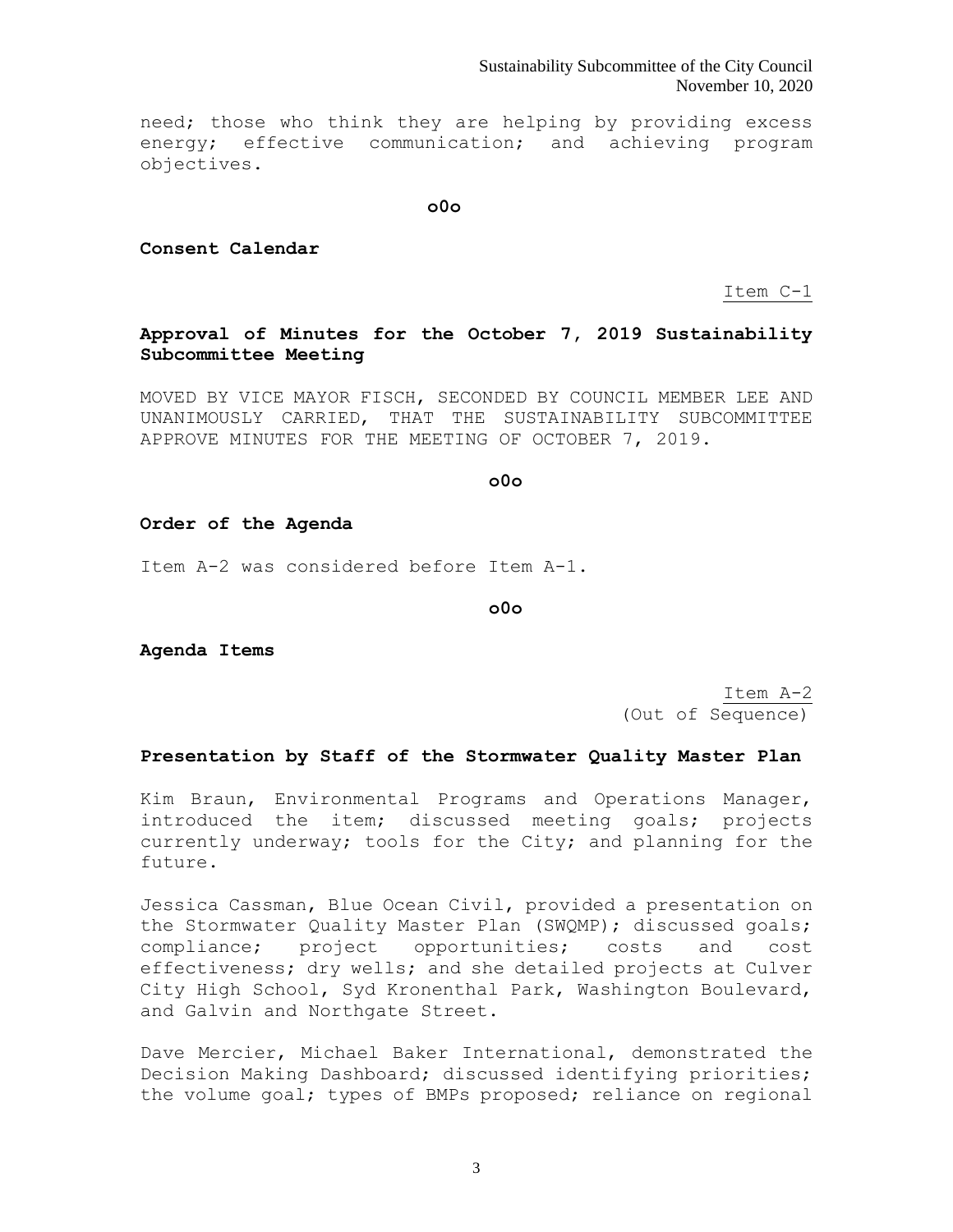projects; available funding; different scenarios to achieve different goals; funding information; reporting options; project status and progress; and the level of detail available for projects.

Jessica Cassman, Blue Ocean Civil, discussed the Master Plan in the context of Enhanced Watershed Management Program (EWMP) requirements; SWQMP opportunities; local and regional project capacity; target volumes; compliance efforts; funding and regulatory support; communication with regulatory agencies; and community outreach.

Discussion ensued between Ms. Cassman, staff and Subcommittee Members regarding access to the dashboard; the prioritized list of projects; location feasibility; the concept plan; offering storm water mitigation as a community benefit option to developers; the Costco project; in lieu monies from developers; establishing rain gardens as part of development projects; development tools; new home construction incentives; credit trading programs; pre-existing programs; placing requirements on smaller scale developments; funding prioritization; efforts to meet goals; Green Street Projects; impervious areas; and development impact fees.

Council Member Lee invited public comment.

The following members of the public addressed the Subcommittee:

Craig Cadwallader, Surfrider South Bay and South Santa Monica Bay Watershed Area Steering Committee, expressed support for the Storm Water Master Plan; discussed Measure W; and he complimented the City for their collaboration with West Basin Water District and Metropolitan Water District.

Sandrine Cassidy was called to speak and indicated that her questions had been answered.

**o0o**

Item A-1

**Presentation of the Southern California Association of Government's Grant to Prepare a Citywide Electric Vehicle Infrastructure Plan**

Joe Susca, Senior Management Analyst, provided a summary of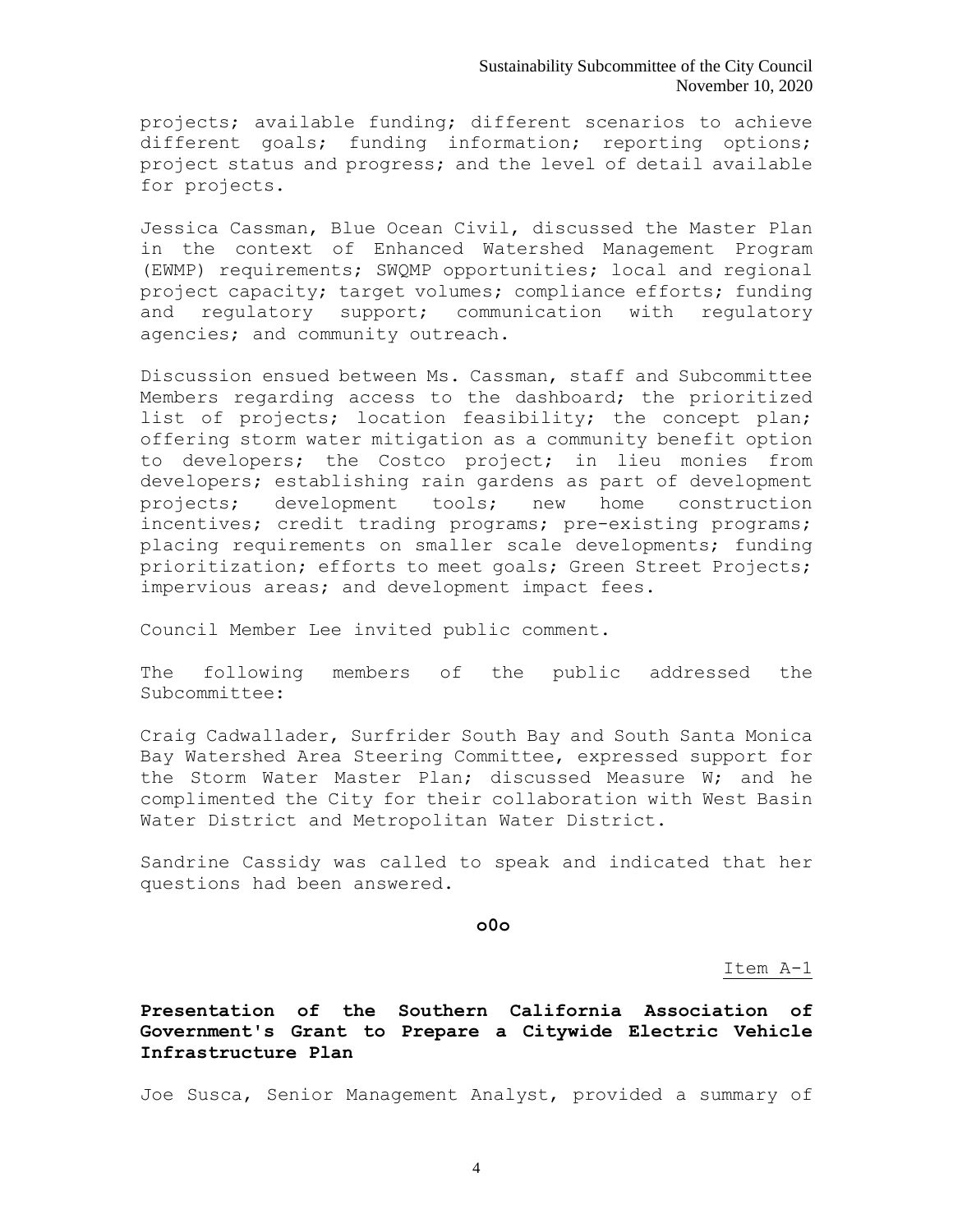### Sustainability Subcommittee of the City Council November 10, 2020

the material of record; presented the grant from the Southern California Association of Governments (SCAG); the Electric Vehicle (EV) Infrastructure Plan; plan objectives; the consultant proposal; the steering committee; approval of the Willdan contract by SCAG; EV charging station levels; charging speeds; City-initiated installation of EV charging stations; utilization; scope of work; different types of chargers and length of time to charge; Tesla chargers; efforts by the automobile manufacturing industry to create a standardized plug and outlet; City charging locations; the EVGo contract; the recent recommendation by the Mobility, Traffic and Parking Subcommittee to install Tesla chargers at either Cardiff or Watseka parking structures; efforts to convert the City's bus fleet to electric by 2028; the Willdan Scope of Work; community outreach; establishment of a steering committee; the site suitability analysis; the policy analysis; creation of educational guides and promotional brochures; and the EV webpage on the City website.

Discussion ensued between staff and Subcommittee Members regarding timing of the project; coordination with other departments; chargers that work with multiple types of vehicles; the mandate to transition public transportation to all-electric; grants that can be used by the Transportation Department as well as by residents; grants being pursued; and

staff's agreement to follow up on a suggestion to pursue grants across different departments to address concern expressed with City expenditures in the time of fiscal uncertainty.

Council Member Lee invited public comment.

Alicia Ide, Management Analyst, indicated that no public comment had been received.

**o0o**

Item A-3

**Presentation and Consideration of Options for an Amendment to Chapter 11.18, Polystyrene Regulations, to Title 11, Business Regulations, of the Culver City Municipal Code**

Kim Braun, Environmental Programs and Operations Manager, discussed polystyrene in Ballona Creek; Ballona Creek Renaissance; the Adopt a Creek video created by Blake Hottle;

5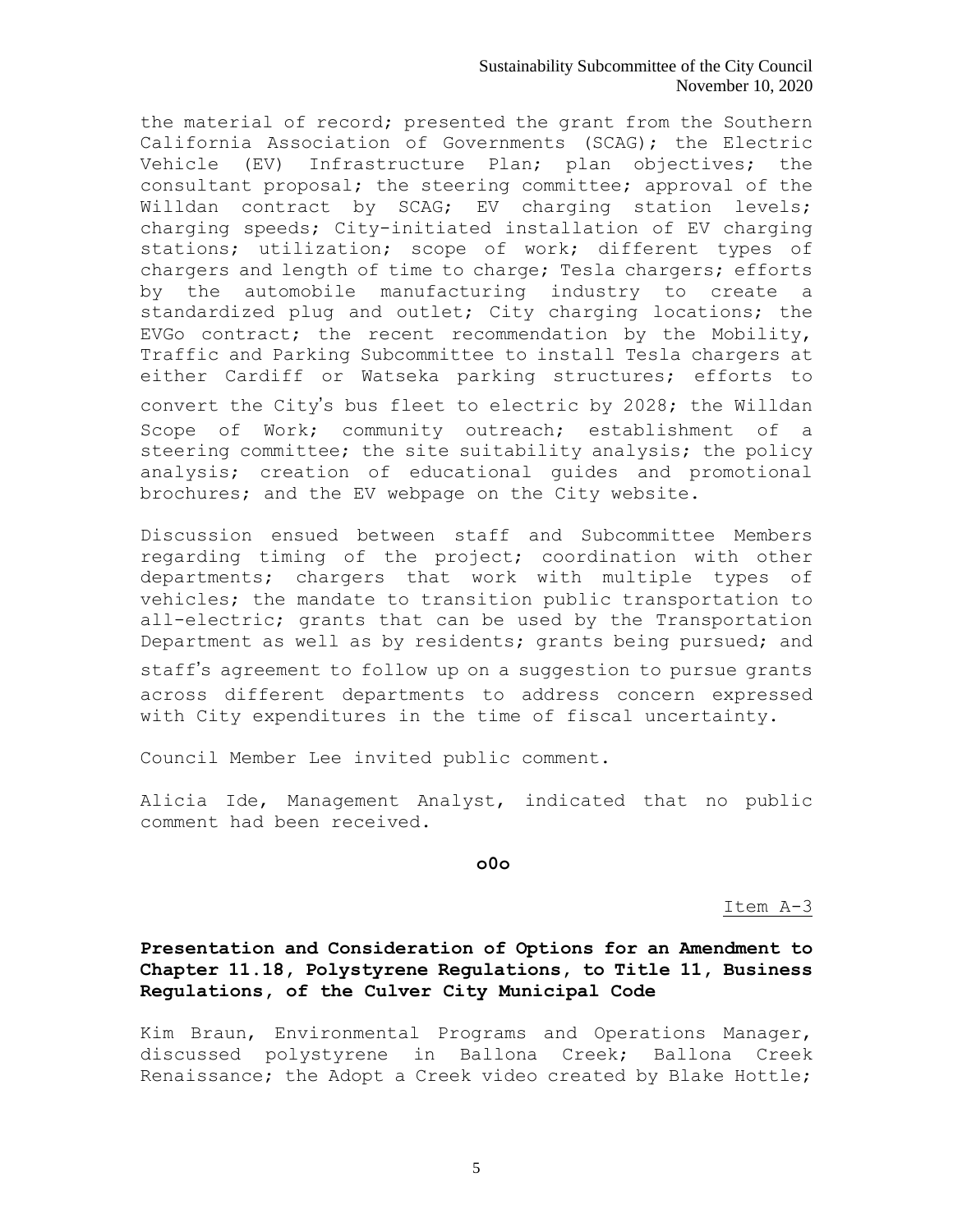the Polystyrene Ban; education; the Environmental Compliance Inspector; and delays due to COVID-19.

Chanel Kincaid, Senior Management Analyst, presented a summary of the material of record; provided background on the ban; discussed Council considerations including plastics reduction, compostable food ware, reusable dine in and beverage bottles; outreach; survey responses; the CivicSpark – AmeriCorps Fellows; the Environmental Compliance Inspector; the Economic Impact Study created by SEMCO Consultants; plastic reduction considerations; plastics recyclability; effects of COVID on plastics recycling; plastics food service ware litter; polystyrene litter; the economic impacts of plastics food service ware; food waste; compostable food service ware; bioplastics; fiber based alternatives; upon request policies; reusable food service ware; clarification that no disposable food service ware can beat the environmental benefits of reusables; the Environmental Break-Even Point; economic challenges and benefits; ReThink Disposable; preventing waste before it starts; encouraging the use of reusable takeout containers; community benefits; economic impacts; consideration of bans of different items; litter data; installation costs for hydration stations in the City; identifying affordable alternatives; life-cycle analysis reports; City Council considerations including: availability of alternative containers, costs to consumers costs to the City, and water accessibility; the timeline for implementation; and potential next steps.

Council Member Lee invited public input.

The following members of the audience addressed the Subcommittee:

Craig Cadwallader expressed support for moving forward; discussed coalitions working on food ware ordinances statewide; work with the city and county of Los Angeles; he offered to provide input and the latest information; discussed pilot projects in other areas of the state; demonstrated savings after transitioning to reusables; elimination of all nonrecycled plastics; the upon request option; ensuring that compostables are BTI certified; changes to ordinances in the last year; he asked to be allowed to provide input to supplement staff information and better inform the City Council; he hoped to see a faster time frame; noted delays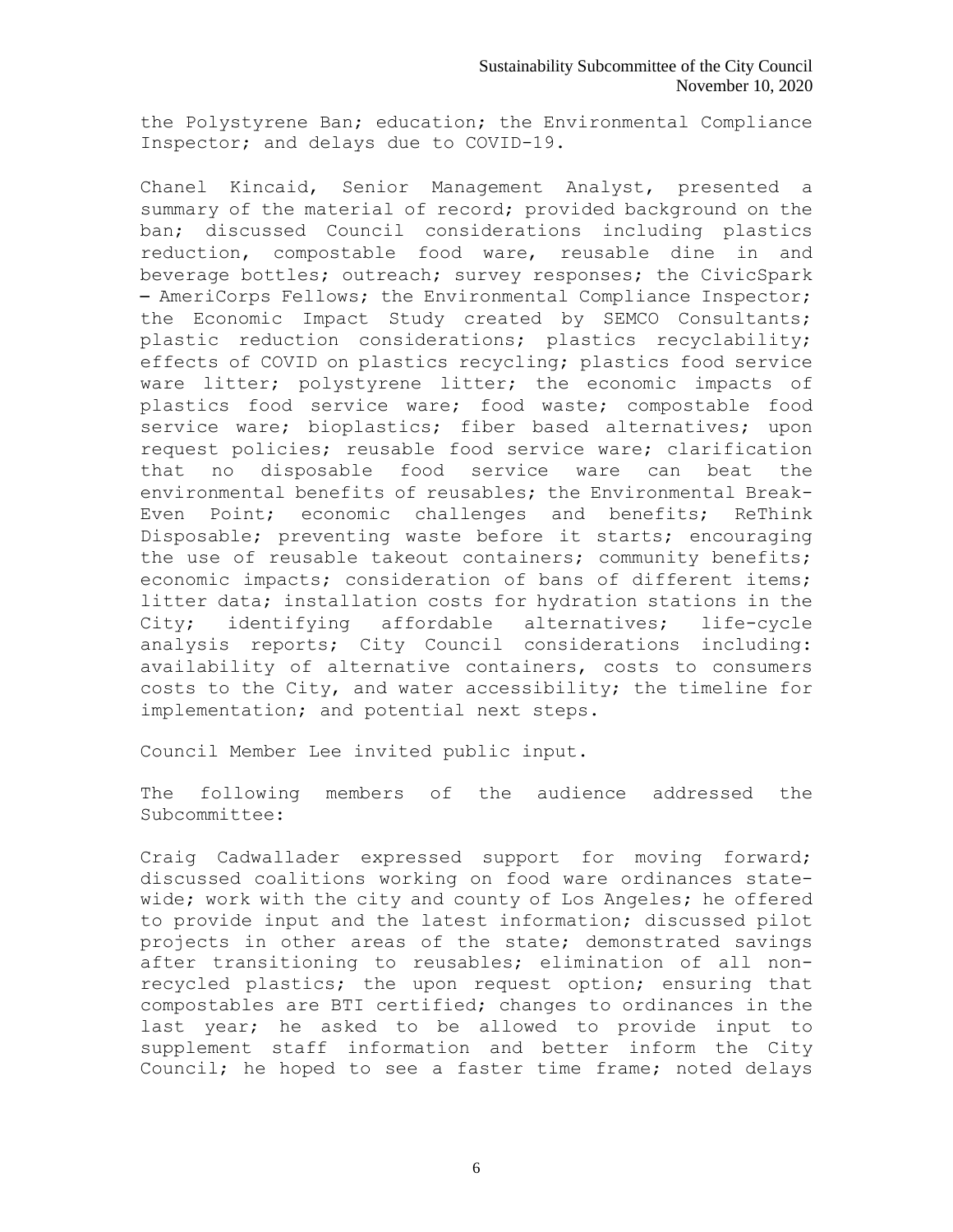due to COVID; and stated that the changes would help businesses save money.

Sandrine Cassidy, Ballona Creek Renaissance, expressed support for the information provided and for the work of staff; she encouraged the City to investigate West Basin grants for water filling stations; discussed the ban on single use plastics at UCLA during the pandemic; she encouraged the City to move forward as soon as possible; and she expressed appreciation for the collaboration with the City.

David Coles encouraged the City to move forward as soon as possible; wanted to see single use plastics phased out of the economy; discussed compliance with the existing polystyrene ban; the lack of citations; repeat violators; data on past reports of violations; staff changes; businesses who need to be fined as they will not come into compliance otherwise; and the cutlery upon request only provision.

Discussion ensued between staff and Subcommittee Members regarding disappointment in the timeline; changes proposed for City Hall and City facilities; the transition to wastefree materials at City Hall; moving the item forward to the full City Council as quickly as possible; financial benefits to businesses who make the transition; up-front costs vs. savings per year; adding specificity to considerations; the importance of discussing sustainability in the context of saving money; concrete data; extra waste in the COVID context; not providing cutlery to people eating at home; different timelines for different elements of the proposal; concern with delays; financial benefits to business; businesses surviving month-by-month; highlighting savings achieved by making changes; the distinction between bioplastics and fiber; produce and meat trays; types of hydration stations; City facilities; low-fi solutions like water pitchers; use of refrigerators; the timeline for moving forward; allowing choice; clear direction on what an ordinance can look like; centering the discussion on the most immediate proposals in order to move items forward; items requiring a broader policy discussion; emphasizing cost savings benefits even if they require behavior changes; improving the quality of waterways; appreciation for the effort and encouragement to move forward quickly with an improved draft and a focus on actionable items; staff acknowledgement of the desire to move forward more quickly with changes to City facilities; investigation of grants; placing the emphasis on fiber rather than bioplastic; education; the litter stream analysis; the challenge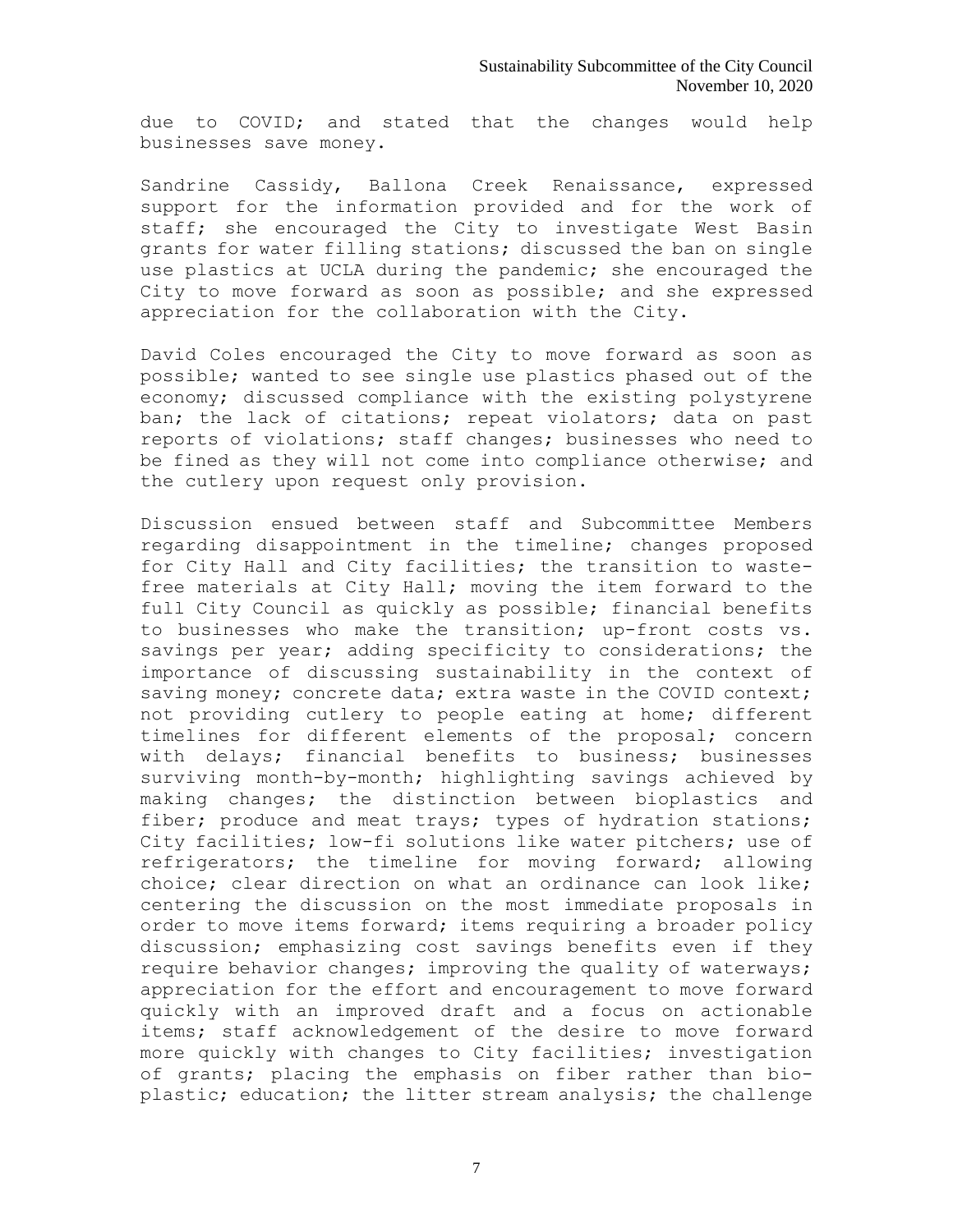Sustainability Subcommittee of the City Council November 10, 2020

of obtaining accurate data for polystyrene; environmental effects of polystyrene vs. quantitative measures; effects to ecosystems; keeping in mind that due to COVID, businesses are operating at 25%; delayed enforcement because of the economic downturn; potential push back from businesses; increased operational costs passed down to consumers; the budget; accelerating the timeline for City facilities with a negligible impact to the bottom line; the upon request provision for businesses; and appreciation to staff for their efforts.

# **o0o**

### **Public Comment for Items NOT on the Agenda**

Council Member Lee invited public participation.

No cards were received and no speakers came forward.

## **o0o**

#### **Received and File Correspondence**

Alicia Ide, Management Analyst, reported that no correspondence had been received.

**o0o**

### **Items from Subcommittee Members**

None.